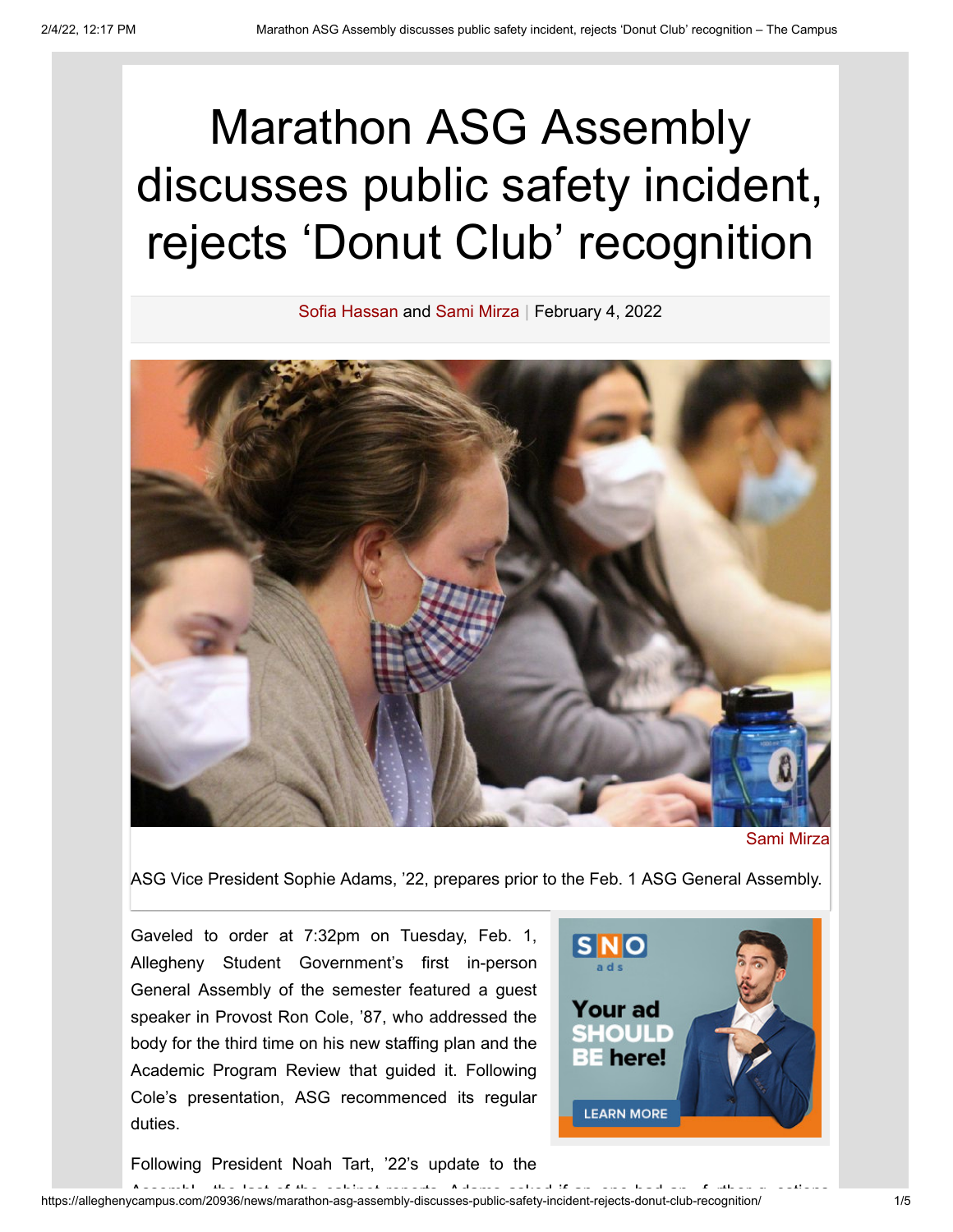2/4/22, 12:17 PM Marathon ASG Assembly discusses public safety incident, rejects 'Donut Club' recognition – The Campus

Assembly, the last of the cabinet reports, Adams asked if anyone had any further questions for him. Two students, Charlie Schwartz, '25, and Katie McLendon, '25, asked him about an unspecified incident with public safety that happened on Sept. 26 of last year.

"When I talked to (President Hilary) Link about student safety and how this was an issue, yours wasn't the only pressing issue that we discussed," Tart said. "I expressed these concerns to her; she said she would have reached out directly to you and resolved that … but she also reiterated that Public Safety is having a difficult time finding people to fill its roles because the school I think pays … like \$13 an hour."

McLendon and Schwartz described an incident in which a group of students was assaulted by another student. When Public Safety was called and arrived on the scene, they allegedly did nothing. Schwartz said that when the officer was informed that a student had been, "choked (and) almost died," the officer said, "I know," and departed the scene. According to *The Campus*' Crime Blotter from Oct. 1, which includes [all incidents](https://dspace.allegheny.edu/bitstream/handle/10456/54459/The_Campus_Oct_01_2021_Vol_146_Num_6%20.pdf?sequence=1&isAllowed=y) recorded in the [crime](https://sites.allegheny.edu/publicsafety/crime-log/) log for the previous week, no incident was entered into the crime log for Sept. 26.

McLendon said that they have been trying to get the issue resolved at multiple levels, but have received no substantive response.

"As far as we're aware, we were attacked, we've been begging for help, from every place that we can think of, and no-one has helped us." McLendon said. "No-one helped us with all the classes we've fallen behind on. We don't feel safe here."

Schwartz also charged Tart with being negligent in responding to their petitions.

"I also would like to know why you never responded to (McLendon)," Schwartz said. "That is not fair to her. I understand if you thought Link would reach out to her specifically. However, (McLendon) has multiple times tried to reach out to you in-person, tried to go up to you, but you avoid her and her eye contact. I would like an explanation for why you thought that was an appropriate response."

Tart apologized, saying he was not sure when he had been approached in-person about the issue and noting that, "apologies perhaps aren't just for this occasion." He was then interrupted by Acting Dean for Institutional Diversity Tevis Bryant, who is serving as ASG's advisor in the absence of Dean of Students April Thompson.

Bryant noted that the primary grievance over the Sept. 26 incident was against the administration, and met with Schwartz and McLendon in private after the Assembly adjourned to discuss the matter in greater detail. Schwartz declined to comment to The Campus due to ongoing conversations with the administration.

The formal business began much earlier, with Tart swearing in two new class senators: Natalie Davidson, '24, and Hunter Goerman, '25.

Director of Finance Lucas Biniewski, '23, announced that financial reports have resumed and finance committees will resume the following week.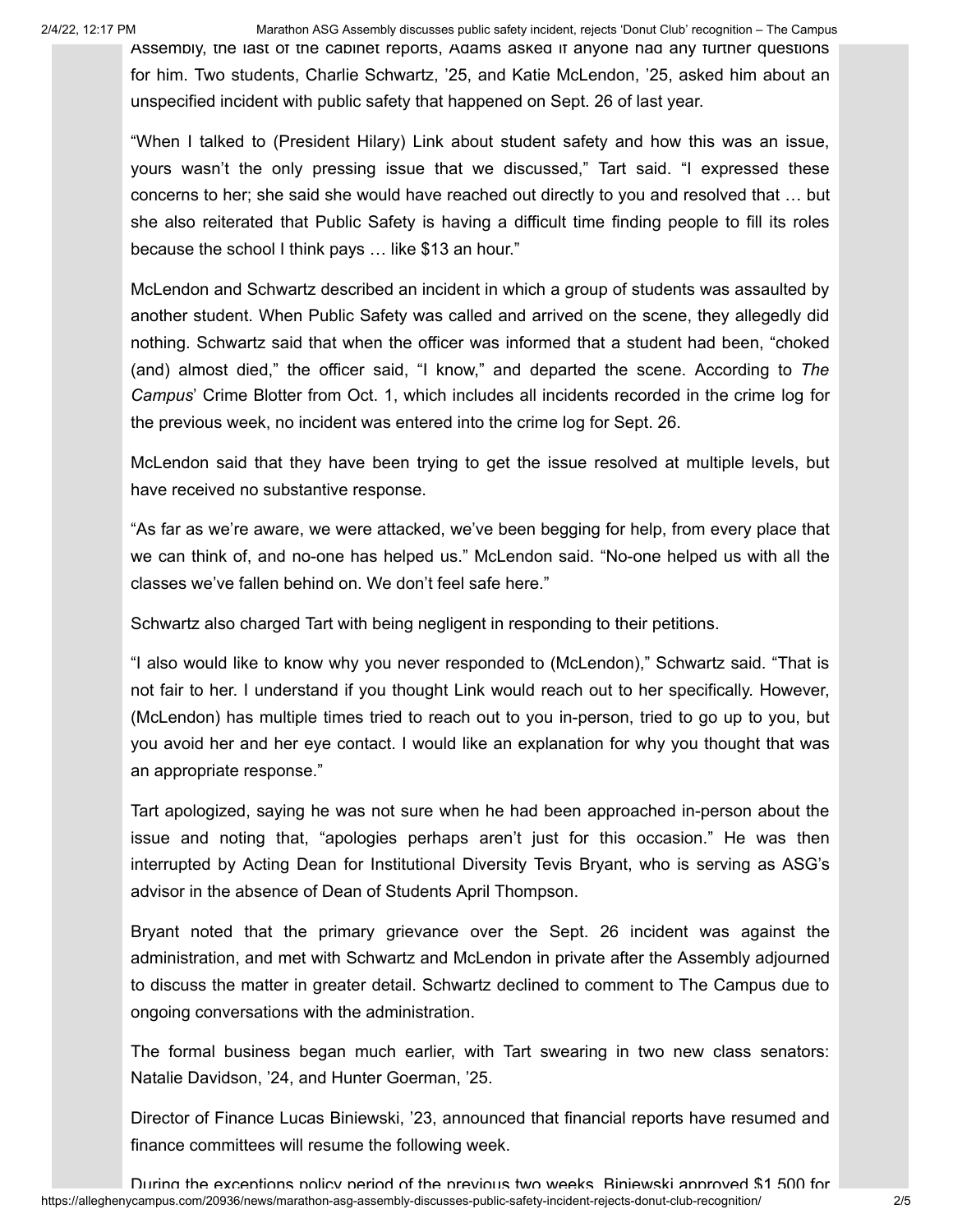During the exceptions policy period of the previous two weeks, Biniewski approved \$1,500 for an event to be hosted by director of Diversity and Inclusion Jennifer Peralta, '22. He also approved \$850 for a Lunar New Year celebration to be hosted by the Association for Asian and Asian American Awareness, as well as \$645 for an International Club event, \$265 for an additional International Club event, \$345.98 for new gear for the Allegheny Outing Club.

Under normal circumstances, finance requests would first need to be approved by the Finance Committee and then by the General Assembly. However, since ASG did not hold a General Assembly on Jan. 25, requests ran through Binewski, Tart and Vice President Sophie Adams, '22.

"Next week, I'll be bringing the financial report for annual spending so far," Biniewski said. "There's been some contract issues recently. Please alert me if you are filling out a contract in the first place so I can make sure it gets directed to the correct people."

Biniewski also announced that there are currently vacancies on the Finance and Facilities Committee, and to contact Chief of Staff Genesis Pena, '22, if interested.

Peralta reminded the rest of ASG about her upcoming multicultural event, as well as an Association for Black Culture general meeting and a Valentine's Day trivia night for Black History Month.

Director of Student Affairs Elizabeth Graham, '22, spoke about possibly incentivizing the Student Life Survey so that more students fill it out.

Director of Sustainability Andi Reiser, '23, discussed a meeting she attended regarding an environmental project that is beginning to gather student input.

Director of Community Relations Kyrié Doniz, '23, encouraged everyone to attend the First Friday event in Meadville that Friday, Feb. 4.

Adams, on behalf of Director of Organizational Development Crystal Hernandez, '23, issued a reminder regarding emailing about taking hours to ensure that students receive credit for these hours.

Attorney General Jack Parker, '22, spoke about upcoming general elections and said that further information would be put in a MyAllegheny email to be sent the next day.

Parker also introduced Kyle Stallard, '23, who put forth the candidacy of the "Allegheny Donut Club" — a formal ASG recognition of his "[Allegheny](https://alleghenycampus.com/20608/features/bringing-donuts-and-smiles/) Donuts" group that has been handing out donuts since last spring.

"To put it simply, it's just a club where people hang out, make friends and give out donuts." Stallard said.

But Skylar Romele, '23, raised concerns about how the club would be funded, and Binewski noted that just giving food away, Allegheny [Donuts' main](https://www.alleghenystudentgovernment.org/_files/ugd/f74ec7_ff5e79b6788548c8ad4733225edfe60e.pdf) activity, is against ASG's financial guidelines.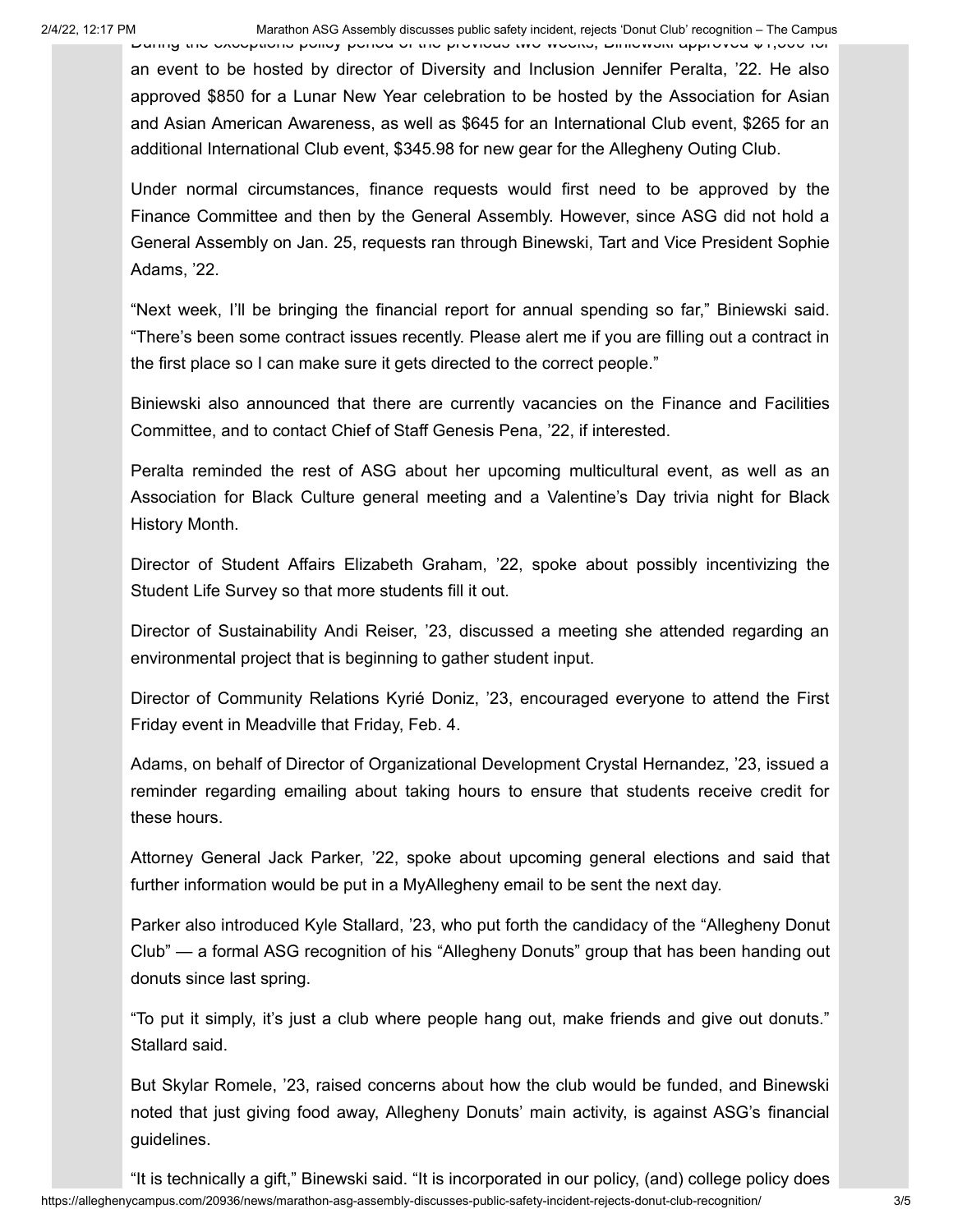not allow us to give out things."

After eight minutes of discussion, Donut Club's candidacy was put to a roll-call vote, but it failed to attain the two-thirds majority to pass the body. However, this is not the end of the line for the group's bid for ASG recognition, as several members of ASG offered feedback on ways for the club to overcome any opposition.

"I would be willing to sit down and meet with (Stallard) to try and figure out some way to structure the club or phrase the constitution to make it follow the (Financial) guidelines " Parker said.

Three motions to approve three students for college committee councils were all approved.

Peralta announced two seats available on the college committee councils as well as reported that two groups of class senators had not yet sent her their meeting times.

The assembly adjourned at 9:15 p.m.

|                              | Leave a Comment                                                                                                                           |               |
|------------------------------|-------------------------------------------------------------------------------------------------------------------------------------------|---------------|
|                              |                                                                                                                                           |               |
|                              |                                                                                                                                           |               |
| \$50                         |                                                                                                                                           | \$500         |
| Contributed                  |                                                                                                                                           | Our Goal      |
|                              | will allow us to purchase equipment and cover our annual website hosting costs.                                                           | <b>Donate</b> |
|                              |                                                                                                                                           |               |
| <b>About the Contributor</b> |                                                                                                                                           |               |
|                              | Sami Mirza, News Editor<br>Sami Mirza is a sophomore from South Bend, IN. He<br>intends to major in International Studies with a focus on |               |
|                              |                                                                                                                                           |               |
|                              | the Middle East and North Africa and minor                                                                                                |               |
|                              |                                                                                                                                           |               |
|                              |                                                                                                                                           |               |
|                              | <b>News</b>                                                                                                                               |               |